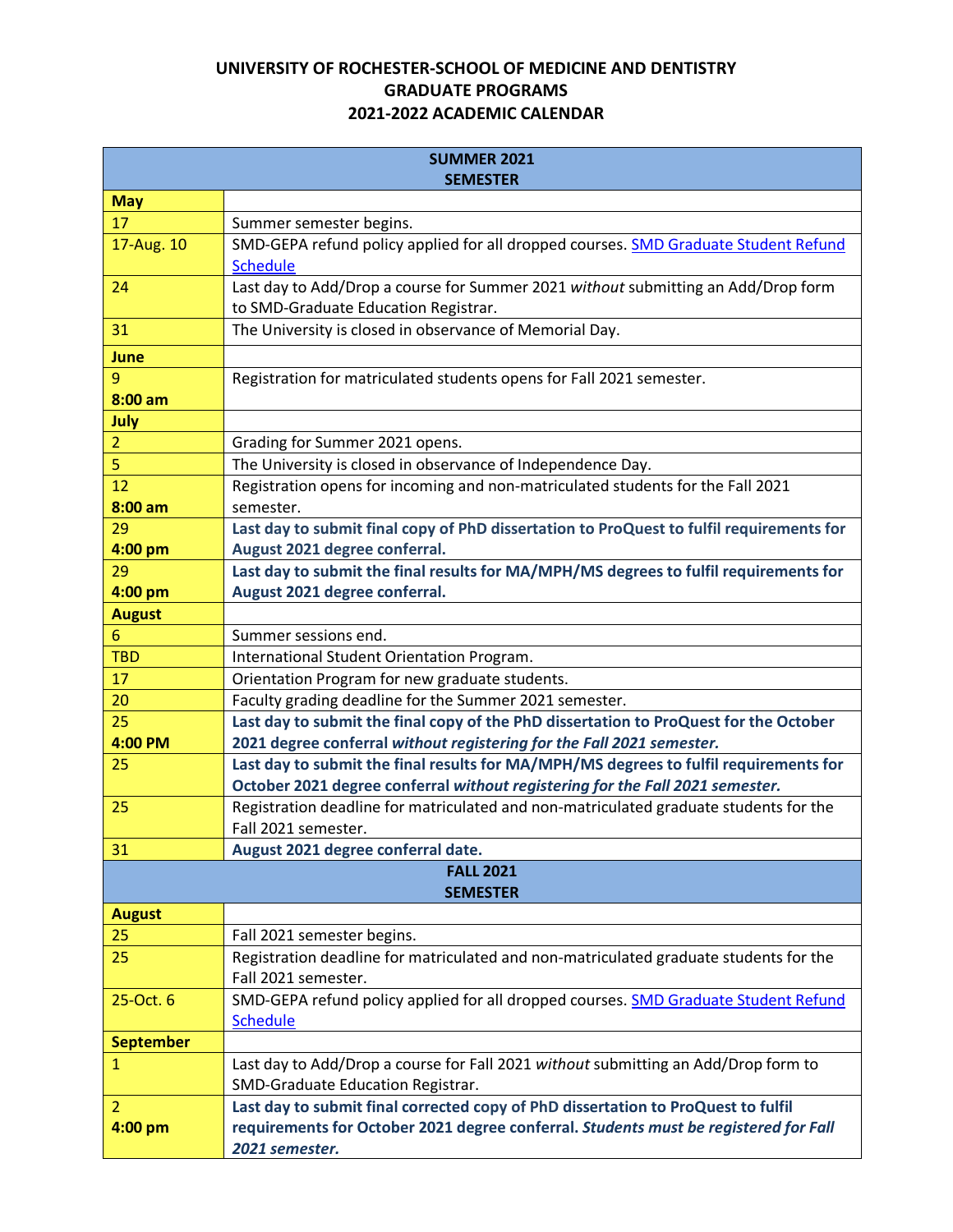| $\overline{2}$                 | Last day to submit final results for MA/MPH/MS degrees completions to fulfil                     |
|--------------------------------|--------------------------------------------------------------------------------------------------|
|                                | requirements for October 2021 degree conferral. Students must be registered for Fall             |
|                                | 2021 semester.                                                                                   |
| $6\phantom{1}6$                | The University is closed in observance of Labor Day.                                             |
| <b>October</b>                 |                                                                                                  |
| 1                              | October 2021 degree conferral date.                                                              |
| $6\phantom{1}6$                | Add/drop/audit deadline. Classes added after this date will require a petition to the            |
|                                | Dean and approval from course director. Courses will not be allowed to be changed to             |
|                                | an audit status after this date.                                                                 |
|                                | Please note: Classes dropped after this date will be reflected on the official transcript as     |
|                                | withdrawn and with a W grade.                                                                    |
| $11 - 12$                      | Undergraduate Fall Break. NOT a break for Graduate Students.                                     |
| 15                             | Last day to hold qualifying examination for biomedical science students in their 5 <sup>th</sup> |
|                                | semester of study. After this date, a petition for an extension must be submitted to             |
|                                | SMD Graduate Education Registrar for Senior Associate Dean's approval.                           |
| <b>November</b>                |                                                                                                  |
| 15                             | Course registration opens for matriculated students for the Spring 2022 semester.                |
| 17                             | Last day to submit final corrected PhD dissertation to ProQuest to fulfil requirements           |
| 4:00 pm                        | for December 2021 degree conferral.                                                              |
| 17                             | Last day to submit final results for MA/MPH/MS degrees to fulfil requirements for                |
|                                | December 2021 degree conferral.                                                                  |
| $25 - 26$                      | The University is closed in observance of the Thanksgiving holiday.                              |
| <b>December</b>                |                                                                                                  |
| $\mathbf{1}$                   | Course registration opens for new matriculated students and non-matriculated students            |
|                                | for the Spring 2022 semester.                                                                    |
| 8                              | Last day of classes for the Fall 2021 semester.                                                  |
| 8                              | Grading opens for Fall 2021.                                                                     |
| $12 - 17$                      | Final examinations.                                                                              |
| 17                             | Last day to complete thesis defense registration/approval by University Dean of                  |
|                                | Graduate Studies for defenses scheduled January 4, 2022.                                         |
| $20 - 31$                      | Blackout Period - Due to recess and holidays, no dissertation registrations will be              |
|                                | completed in the University Graduate Studies office (although approvals that precede             |
|                                | final registration in UGS may be done online). No PhD defenses may be held during                |
|                                | this time period.                                                                                |
| 25                             | The University is closed in observance of the Christmas holiday.                                 |
| 27                             | Faculty grading deadline for the Fall 2021 semester.                                             |
| 31                             | December 2021 degree conferral date.<br><b>SPRING 2022 SEMESTER</b>                              |
|                                |                                                                                                  |
| <b>January</b><br>$\mathbf{1}$ | The University is closed in observance of New Year's Day.                                        |
|                                |                                                                                                  |
| $\overline{7}$                 | Last day to submit final results for MA/MPH/MS degrees to fulfil requirements for                |
|                                | February 2022 degree conferral without registering for the Spring 2022 semester.                 |
| 11                             | Last day to submit final PhD thesis to ProQuest to fulfil requirements for February              |
|                                | 2022 degree conferral without registering for the Spring 2022 semester.                          |
| 12                             | Registration deadline for all students.                                                          |
| 12                             | Spring 2022 semester begins.                                                                     |
| 12-Feb. 23                     | SMD-GEPA refund policy applied for all dropped courses. SMD Graduate Student Refund              |
|                                | <b>Schedule</b>                                                                                  |
| 17                             | University is closed in observance of Martin Luther King Day.                                    |
| 19                             | Last day to Add/Drop a course for Spring 2022 without submitting an Add/Drop form to             |
|                                | SMD-Graduate Education Registrar.                                                                |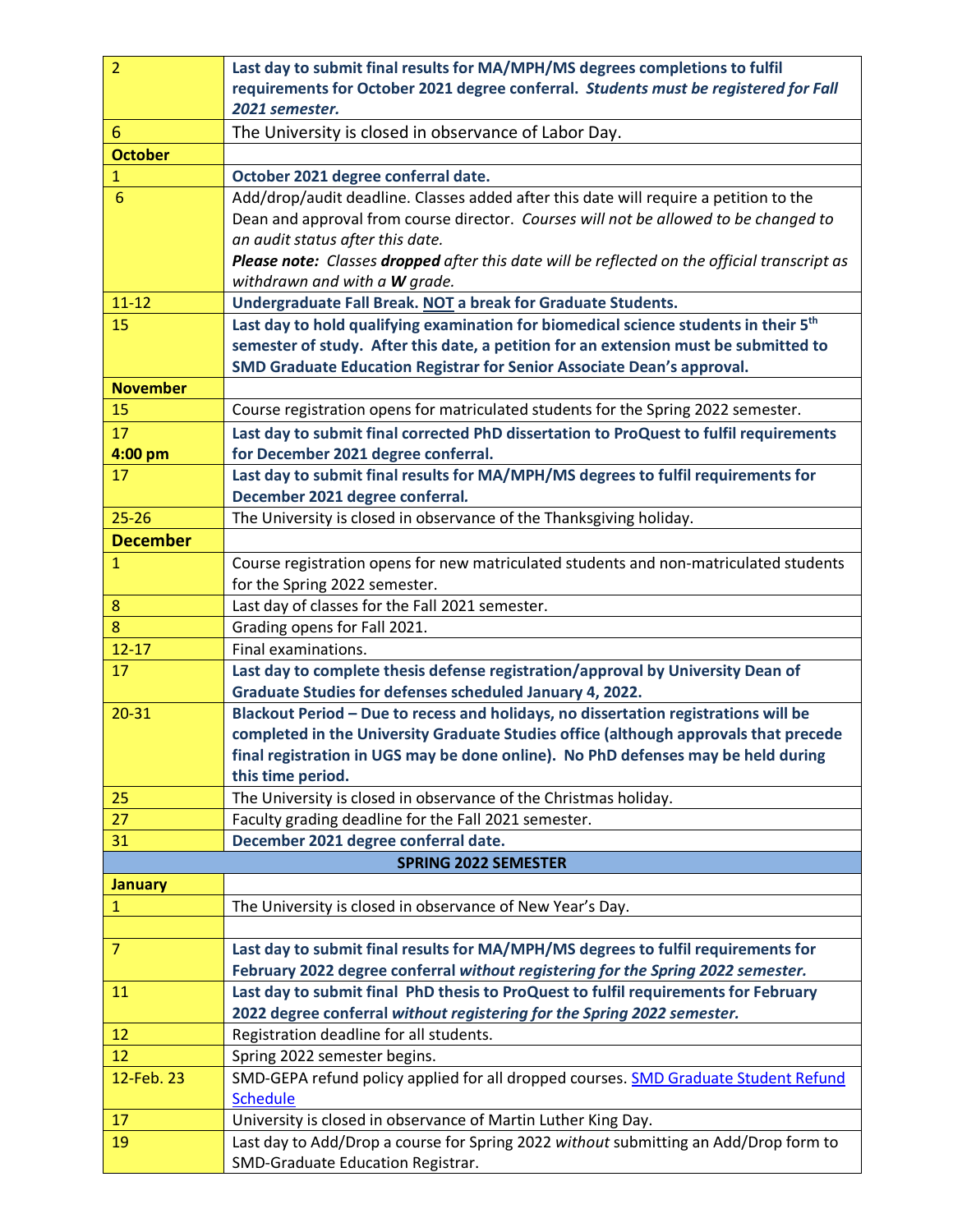| 24                      | Last day to submit final PhD thesis to ProQuest to fulfil requirements for February 2022                                                                    |
|-------------------------|-------------------------------------------------------------------------------------------------------------------------------------------------------------|
| 4:00 pm                 | degree conferral. Students must be registered for Spring 2022 semester.<br>Last day to submit results of qualifying exams and terminal MA/MPH/MS degrees to |
| 24                      | fulfil requirements for February 2022 degree conferral. Students must be registered for<br>Spring 2022 semester.                                            |
| <b>February</b>         |                                                                                                                                                             |
| 18                      | February 2022 conferral date.                                                                                                                               |
| 23                      | Add/drop/audit deadline. Classes added after this date will require a petition to the                                                                       |
|                         | Dean and approval from course director. Courses will not be allowed to be changed to                                                                        |
|                         | an audit status after this date. Please note: Classes dropped after this date will be                                                                       |
|                         | reflected on the official transcript as withdrawn and with a W grade.                                                                                       |
| <b>April</b>            |                                                                                                                                                             |
| 4                       | Course registration opens for matriculated students and non-matriculated students for                                                                       |
|                         | the Summer 2022 semester.                                                                                                                                   |
| 14                      | Last day to submit final PhD thesis to ProQuest to fulfil requirements for May 2022                                                                         |
| 4:00pm                  | degree conferral.                                                                                                                                           |
| 14                      | Last day to submit final results for qualifying exams and terminal MA/MPH/MS                                                                                |
| 4:00pm                  | degrees to fulfil requirements for May 2022 degree conferral.                                                                                               |
| 27                      | Last day of classes for Spring 2022 semester.                                                                                                               |
| 27                      | Grading opens for Spring 2022.                                                                                                                              |
| <b>May</b>              |                                                                                                                                                             |
| $2 - 10$                | Final examinations.                                                                                                                                         |
| 12                      | Faculty grading deadline for the Spring 2022 semester.                                                                                                      |
| 13<br>14                | SMD Doctoral Commencement Dinner and Awards Ceremony.<br>May 2022 degree conferral date.                                                                    |
| 14                      | University Doctoral Degree Commencement.                                                                                                                    |
| 14                      | SMD/AS&E Master's Degree Commencement.                                                                                                                      |
| 16                      | Registration deadline for matriculated and non-matriculated students for the Summer                                                                         |
|                         | 2022 semester.                                                                                                                                              |
|                         | <b>SUMMER 2022</b>                                                                                                                                          |
|                         | <b>Tentative</b>                                                                                                                                            |
| <b>May</b>              |                                                                                                                                                             |
| 16                      | Summer semester begins.                                                                                                                                     |
| $17 - Aug 10$           | SMD-GEPA refund policy applied for all dropped courses. SMD Graduate Student Refund<br>Schedule                                                             |
| 31                      | The University is closed in observance of Memorial Day.                                                                                                     |
| <b>June</b>             |                                                                                                                                                             |
| 16                      | Registration opens for matriculated graduate students for the Fall 2022 semester.                                                                           |
| July                    |                                                                                                                                                             |
| $\overline{\mathbf{c}}$ | Grading opens for the Summer 2022 semester.                                                                                                                 |
| $\overline{5}$          | The University is closed in observance of Independence Day. (Tentative)                                                                                     |
| 11                      | Registration opens for incoming and non-matriculated students for the Fall 2022                                                                             |
|                         | semester.                                                                                                                                                   |
| <b>August</b>           |                                                                                                                                                             |
| $\boldsymbol{9}$        | Summer sessions end. (Tentative)                                                                                                                            |
| <b>TBD</b>              | International Student Orientation Program.                                                                                                                  |
| 23                      | Orientation Program for new graduate students.                                                                                                              |
| <b>TBD</b>              | Faculty grading deadline for the Summer 2022 semester.                                                                                                      |
| <b>TBD</b>              | Last day to submit the final copy of the PhD dissertation to ProQuest for the August                                                                        |
|                         | 2022 degree conferral without registering for the Fall 2022 semester.                                                                                       |
| <b>TBD</b>              | Last day to submit the final results for MA/MPH/MS degrees to fulfil requirements for                                                                       |